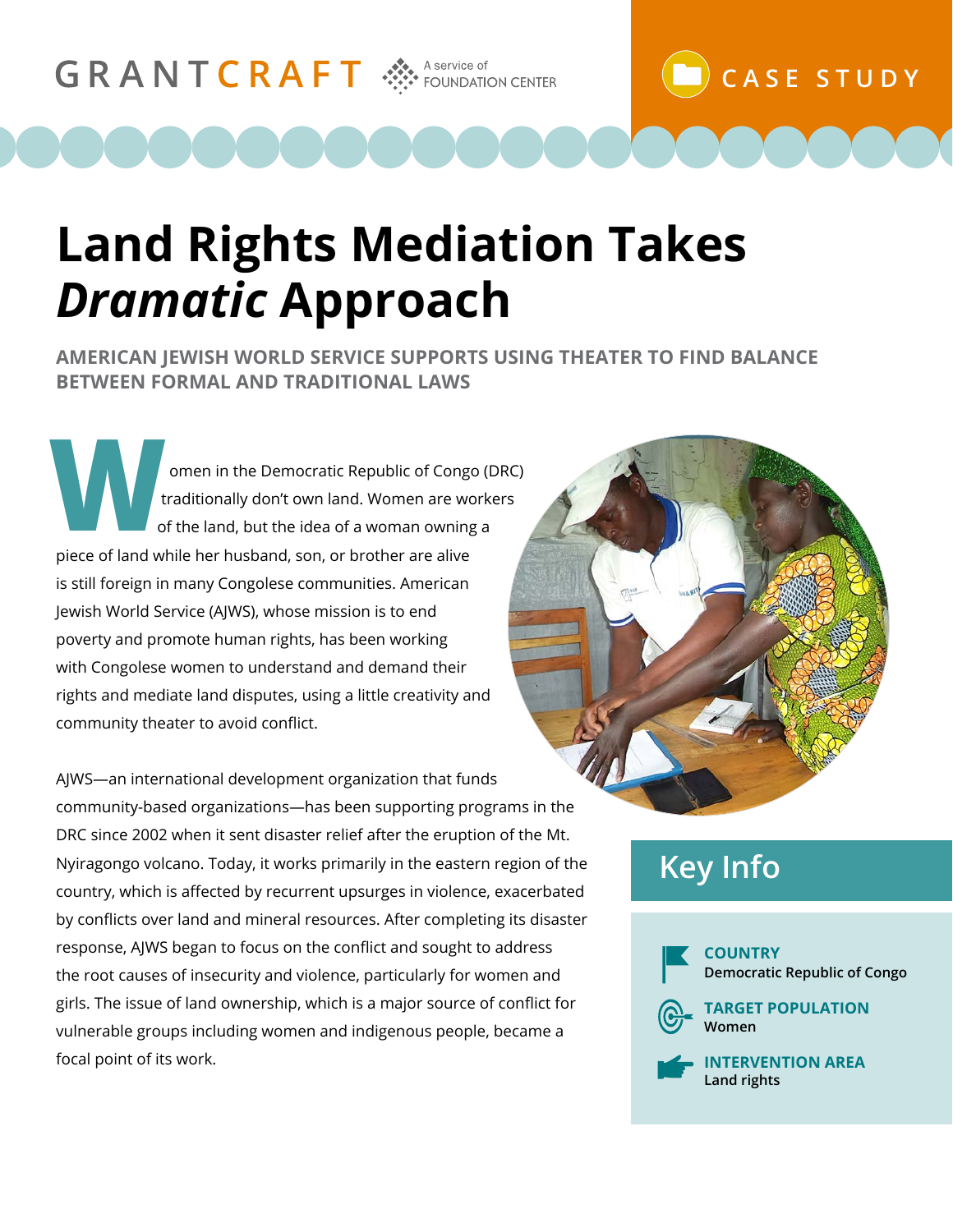

"Land disputes have driven conflict and tension in the DRC, from rebel groups seizing land to display power to families disputing rightful land inheritance," shares AJWS senior program officer Rosalie Nezien. AJWS realized that conflict-affected communities needed more than an understanding of their rights and the laws. They needed a way to discuss issues and resolve disagreements that avoided clashes. Incountry advisors positioned AJWS to identify a grantee partner able to tackle this deep-rooted issue.

AJWS started funding Aide et Action pour la Paix (AAP)—French for "help and action for peace"—in 2009. AAP is a Congolese nonprofit organization working in the eastern North Kivu Province. The organization advocates for equitable access to land, especially for rural, vulnerable groups, and develops peaceful conflict resolution mechanisms to ensure a healthy



#### *A Family Debate Over Farm Ownership*

**In 2011, three Congolese women inherited a portion of their family farm located in the village of Buhutu in Masisi territory in North Kivu Province. Two daughters and one granddaughter—Faida, Jeanne and Sikujua were given the land through a written will when their father passed away. Their two male brothers and two male cousins—Timothee, Muhirwa, Kasere and Karafulu—refused to let the women inherit the land on the basis of customary law. They found the will unacceptable and insulting. They tried to threaten and coerce the women to hand over the land and tried to sell it, all to no avail. Timothee filed a complaint in Goma, the capital of North Kivu, asking a court to nullify the will and strip the women of the land.**

**Faida, Jeanne, and Sikujua were intimidated at the prospect of traveling to Goma to face their brothers and cousins in court. They heard about a Gomabased organization called Dynamique des Femmes Juristes (DFJ). DFJ, an AJWS grantee, provided the women with lawyers, who offered free legal counsel**  **and accompaniment. The lawyers even visited Faida's village, surveyed the farm land and collected more information through interviews with family members and with community chiefs, who had tried to mediate this issue in the beginning. In addition, between August 2013 and February 2014, DFJ paid for all court fees and the women's transport to Goma to attend each court hearing, which amounted to \$220.** 

**After a very long legal process plagued by ongoing threats and intimidation by unsupportive relatives, Faida, Jeanne, and Sikujua received a favorable judgment on March 23, 2014, recognizing their right to the land per the written will. The court declared the brothers' legal action inadmissible and denied them any right to dispossess the women. This outcome would not have been possible if the women had not found DFJ. The cost and length of legal proceedings alone is often too overwhelming for poor, rural women. DFJ's legal and financial support enabled these women to keep what was rightfully theirs.**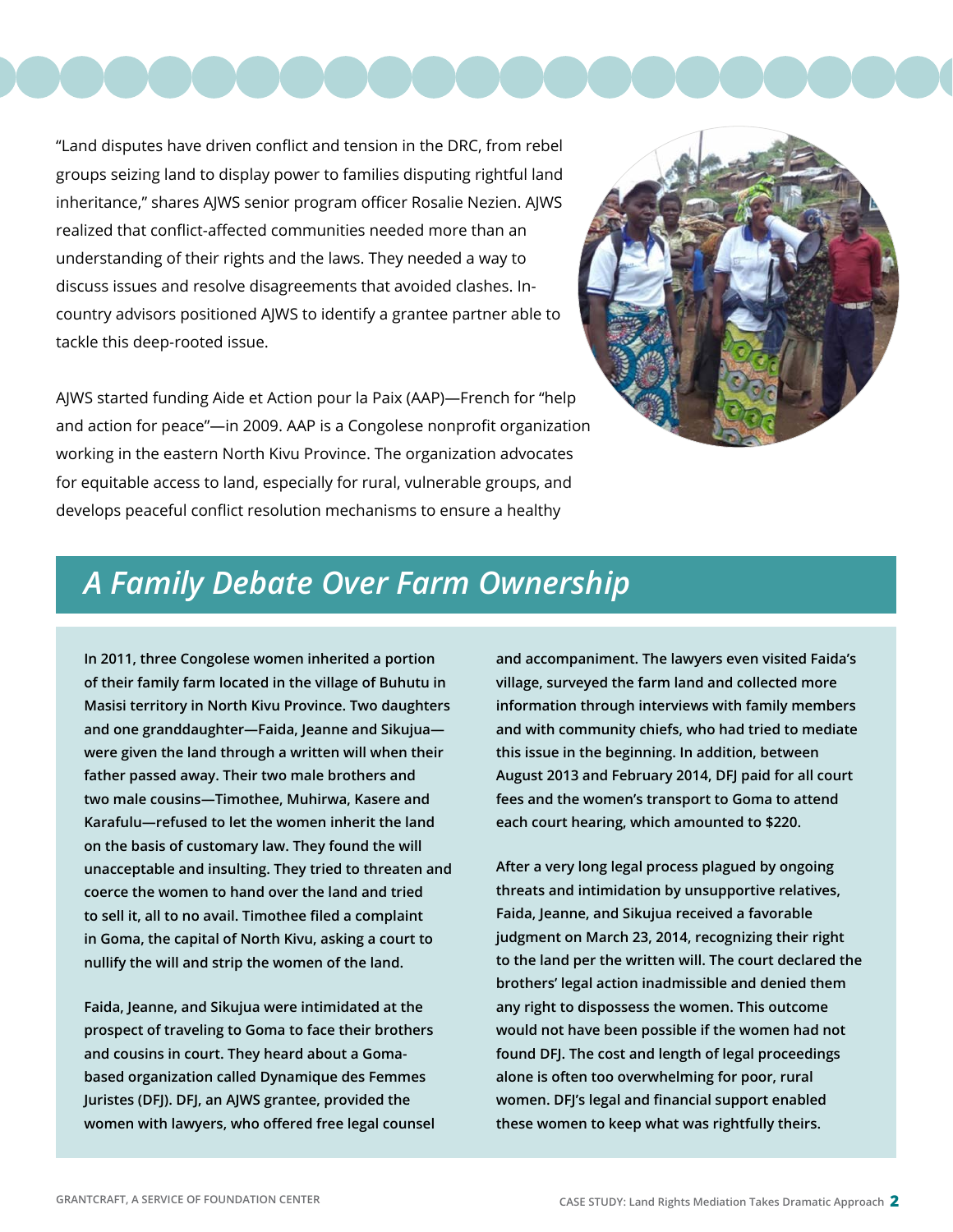

environment for future generations. AAP has been present in North Kivu since 2006 and has deeply involved the community in its strategy and interventions.

Driven to push the bounds of creativity, engagement, and impact in its approach, AAP introduced theater as a tool for conflict mediation. The organization coaches selected community members to reenact interpersonal conflicts and issues they have witnessed locally. The organization then invites the wider community to watch neighbors and family members act out particular disputes. After viewing theatrical renditions of ongoing issues, AAP staff facilitate discussions about what happened and how it could be solved.

#### *"There are a lot of minerals being extracted from the DRC, but the benefit of those minerals is not going to the people and they don't have a say on how those resources are being managed."* **—Rosalie Nezien, American Jewish World Service**

At the same time, other selected community members are educated about land rights and laws with a particular focus on women's and indigenous peoples' rights. These trained community members, referred to as paralegals, become key spokespeople during community debates following the theatrical renditions. "You have this vibrant mixture of adults and youth who collaborate to creatively recreate a situation," Rosalie says, "who then speak out to find solutions alongside their peers and elders. The goal is for conversations, and any emerging resolutions, to be thoughtful, transparent and community-driven."

AAP has been able to resolve many land conflicts using this methodology. In doing so, poor families can avoid the costly court system in North Kivu's capital, Goma. Rosalie says that often, land disputes happen simply due to lack of knowledge and awareness. "A widowed woman is likely to have her land taken by in-laws or other family members. But when the larger community is aware that this is neither just nor legal, and they support the woman, it is easier to look for a peaceful solution."

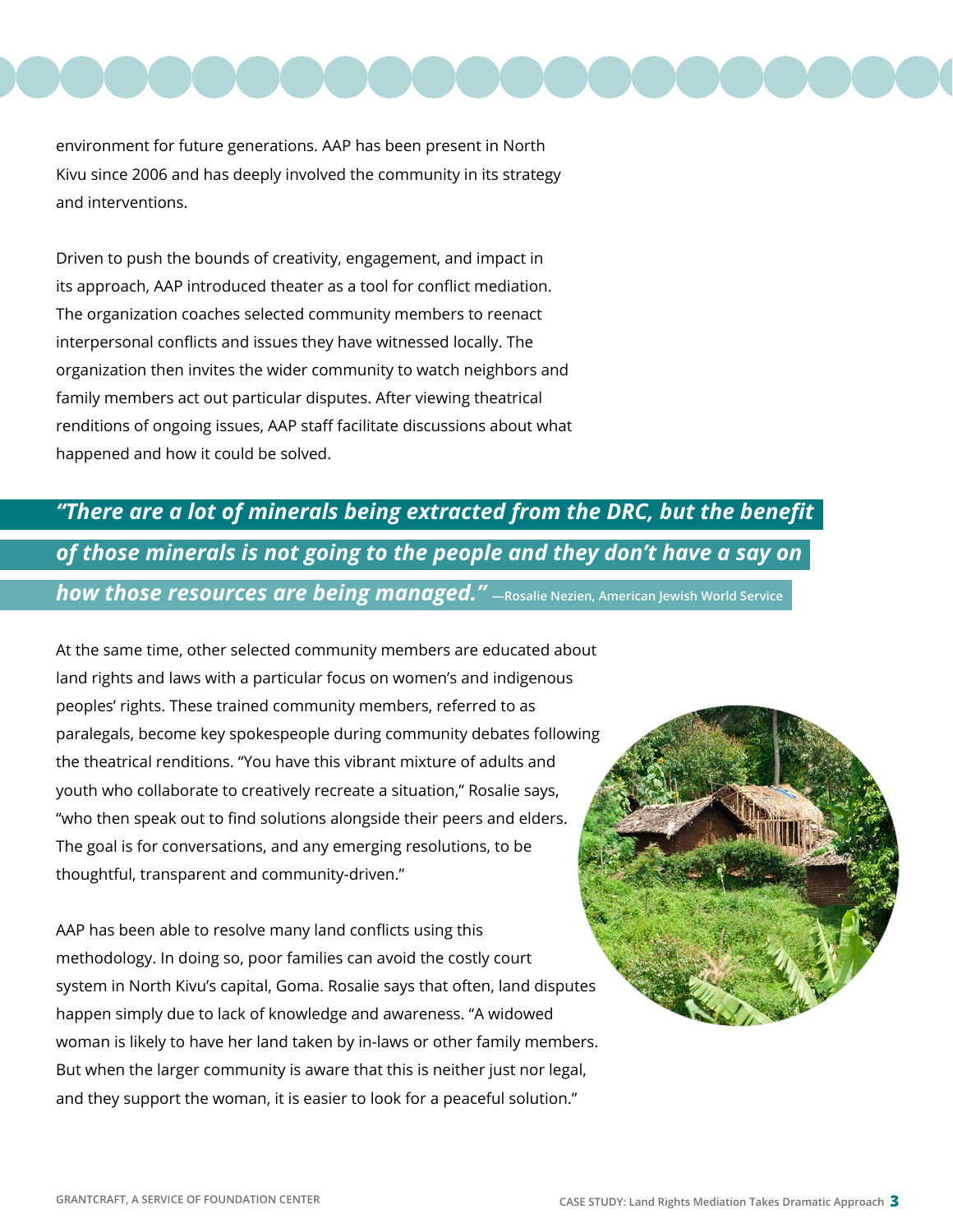

AAP specifically involves young people both in the theatrical renditions and land rights educational components, with the aim of reducing the number of disputes in future generations.

Understanding laws and rights is still only half the battle. Despite the existence of laws that protect the rights of women and other vulnerable groups, these are not always upheld in the face of traditional land tenure. The Congolese constitution grants land ownership to women, yet both formal and customary laws discriminate against them. Under formal law, a woman needs her husband's permission to purchase land; under customary law, women cannot purchase, inherit or sell land.

Rosalie explains how customary law often carries more weight than constitutional law in the DRC. "Being able to resolve an issue with the entire community is much more important than having a legal document that entitles you to a piece of land. A community member can go to a court and obtain a title, but if the wider community does not accept it, that will lead to problems and conflict." AAP tries to resolve disputes within community systems and family hierarchies before leaning on the formal legal system, which is exactly the strategy that AJWS recognized as important to addressing the root causes of the land rights issues.

AJWS consciously seeks common ground and shared goals with grantees, rather than forcing a donorimposed agenda. It partners with grantees for an average of five years and aims for change that extends beyond just a local community. "When there

### *American Jewish World Service's Approach to Funding*

- **AJWS funds two areas of intervention in the DRC: natural resource rights and civil and political rights. Under civil and political rights, AJWS focuses on access to justice for survivors of sexual and gender-based violence; promoting women's political rights and elevating women into decision-making positions; and protecting human rights defenders. Within the natural resource rights issue area, AJWS focuses on transparency and accountability within extractive industries (mining); rights for artisanal miners; and land rights for women and indigenous people.**
- **AJWS offers six types of grants, ranging from unrestricted general operating support grants to restricted project-specific grants. It also offers crisis grants to support time-sensitive needs during disasters or other unexpected events, such as coverage of operational costs or salaries.**
- **AJWS encourages the use of multi-year grants for strategic partners that are closely aligned with its programmatic objectives in a country and/or thematic area, when these have demonstrated a commitment to establishing transparent and accountable organizational systems and governance. In other cases, like supporting time-limited projects, AJWS provides single-year grants.**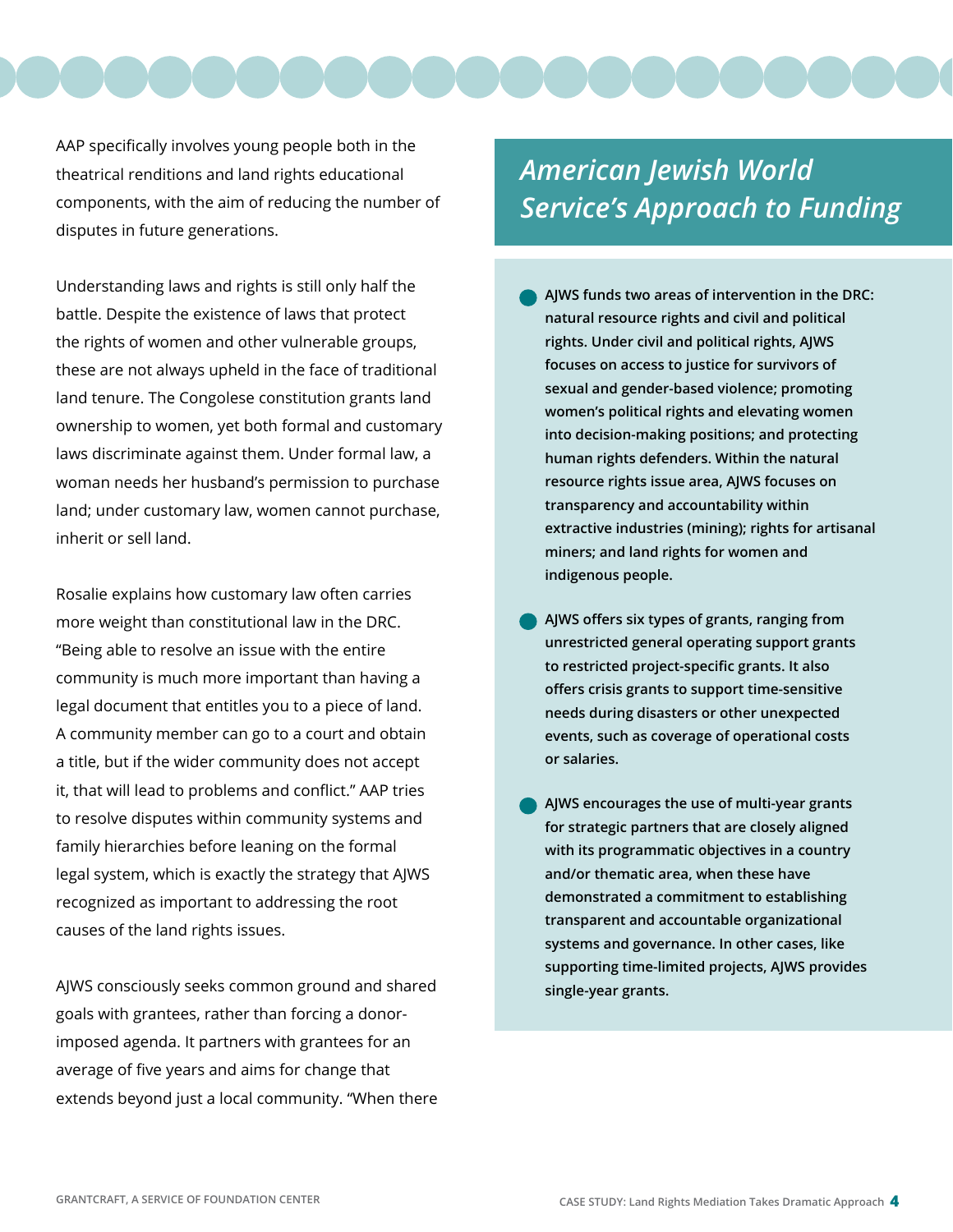

is a big issue—like land rights—that is not going to be solved overnight, we tend partner for the long haul," Rosalie says. "We look at an organization, its outcomes and goals, and if these align with AJWS's vision, we believe in flexible funding that enables grantees' strategic nimbleness and creativity in working toward those goals."

AJWS has been supporting AAP for seven years. In addition to supporting project activities, AJWS worked with AAP to streamline operations and build capacity. AJWS helped strengthen AAP's financial management and oversight and improve safety and security measures—including conducting risk assessments and prioritizing staff care. The flexible support allowed AAP to focus on its beneficiaries and find creative solutions to protect the rights of those who are most marginalized.

# *"We have to get more women into places where decisions are made; where, if things are changed, we will see the difference in how women*

*are treated."* **—Rosalie Nezien, American Jewish World Service**

Years of working in land tenure and land rights have reinforced for AAP and AJWS that women are often marginalized in their own communities. "With deeper analysis, we ended up seeing that it is the way women are perceived within their families and communities," Rosalie says. "If they are not seen as an equal to their brothers, uncles or others, then it seems normal to abuse them, and it is normal for them not to own land. That is why our strategy in the DRC involves working in land rights alongside civil and political rights. We need to empower women to know their rights so they can stand up against all types of violations."